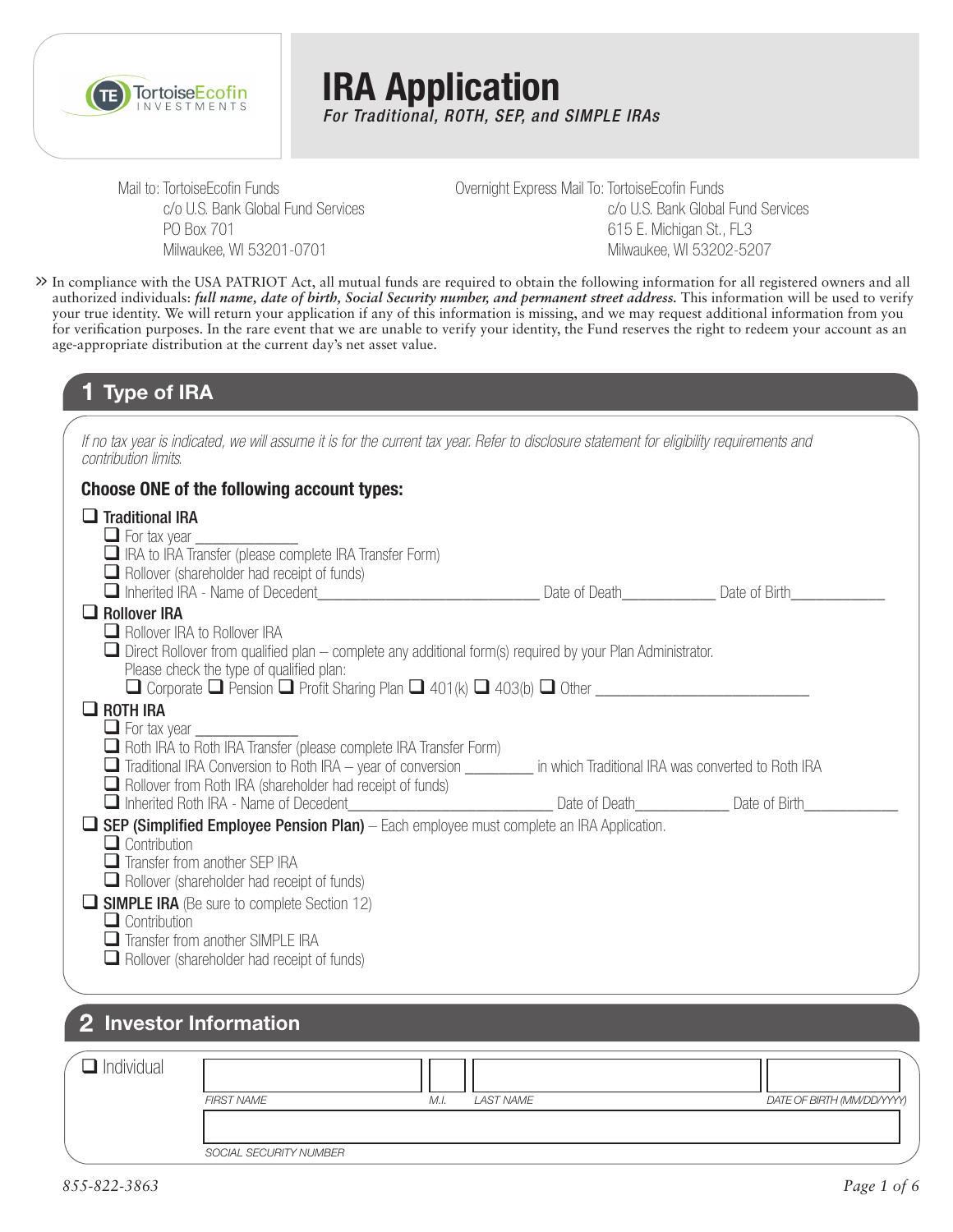# **3 Permanent Street Address**

| Residential Address or Principal Place of Business - Foreign addresses and<br>P.O. Boxes are not allowed.<br><b>APT / SUITE</b><br><b>STREET</b>                | □ Mailing Address* (if different from Permanent Address)<br>If completed, this address will be used as the Address of Record for all state-<br>ments, checks and required mailings. Foreign addresses are not allowed. |
|-----------------------------------------------------------------------------------------------------------------------------------------------------------------|------------------------------------------------------------------------------------------------------------------------------------------------------------------------------------------------------------------------|
| <b>ZIP CODE</b><br><b>CITY</b><br><b>STATE</b>                                                                                                                  | <b>APT / SUITE</b><br><b>STREET</b><br>CITY<br><b>STATE</b><br><b>ZIP CODE</b>                                                                                                                                         |
| <b>DAYTIME PHONE NUMBER</b><br><b>EVENING PHONE NUMBER</b>                                                                                                      | * A P.O. Box may be used as the mailing address.                                                                                                                                                                       |
| <b>E-MAIL ADDRESS</b><br>$\Box$ Duplicate Statement #1<br>Complete only if you wish someone other than the account owner(s) to receive<br>duplicate statements. | $\Box$ Duplicate Statement #2<br>Complete only if you wish someone other than the account owner(s) to receive<br>duplicate statements.                                                                                 |
| COMPANY NAME                                                                                                                                                    | <b>COMPANY NAME</b>                                                                                                                                                                                                    |
| <b>NAME</b>                                                                                                                                                     | <b>NAME</b>                                                                                                                                                                                                            |
| <b>APT / SUITE</b><br><b>STREET</b><br><b>STATE</b><br><b>ZIP CODE</b><br><b>CITY</b>                                                                           | <b>APT / SUITE</b><br><b>STREET</b><br><b>CITY</b><br><b>STATE</b><br><b>ZIP CODE</b>                                                                                                                                  |
|                                                                                                                                                                 |                                                                                                                                                                                                                        |

### **4 Investment Amount**

### **By check:** Make check payable to the TortoiseEcofin Funds.

 *Note: All checks must be in U.S. Dollars drawn on a domestic bank. The Fund will not accept payment in cash or money orders. The Fund does not accept post dated checks or any conditional order or payment. To prevent check fraud, the Fund will not accept third party checks, Treasury checks, credit card checks, traveler's checks or starter checks for the purchase of shares.*

### **By wire:** Call 855-822-3863.

*Note: A completed application is required in advance of a wire.*

#### **Investment Amount**

*\$1,000,000 minimum - Institutional \$2,500 minimum - A/C Shares*

| <b>T</b> Tortoise MLP & Pipeline<br>C Class                           | 1190 | \$ |
|-----------------------------------------------------------------------|------|----|
| Tortoise MLP & Pipeline<br><b>Institutional Class</b>                 | 1191 | \$ |
| <b>Tortoise MLP &amp; Pipeline</b><br>A Class                         | 1192 | \$ |
| $\Box$ Tortoise MLP & Energy Income<br>Fund - A Class                 | 5456 | \$ |
| <b>□</b> Tortoise MLP & Energy Income<br>Fund - C Class               | 5457 | \$ |
| Tortoise MLP & Energy Income<br>Fund - I Class                        | 5458 | \$ |
| Ecofin Global Renewables Infrastructure<br>Fund - Institutional Class | 5573 | \$ |
| Ecofin Global Renewables Infrastructure<br>Fund - A Class             | 5574 | \$ |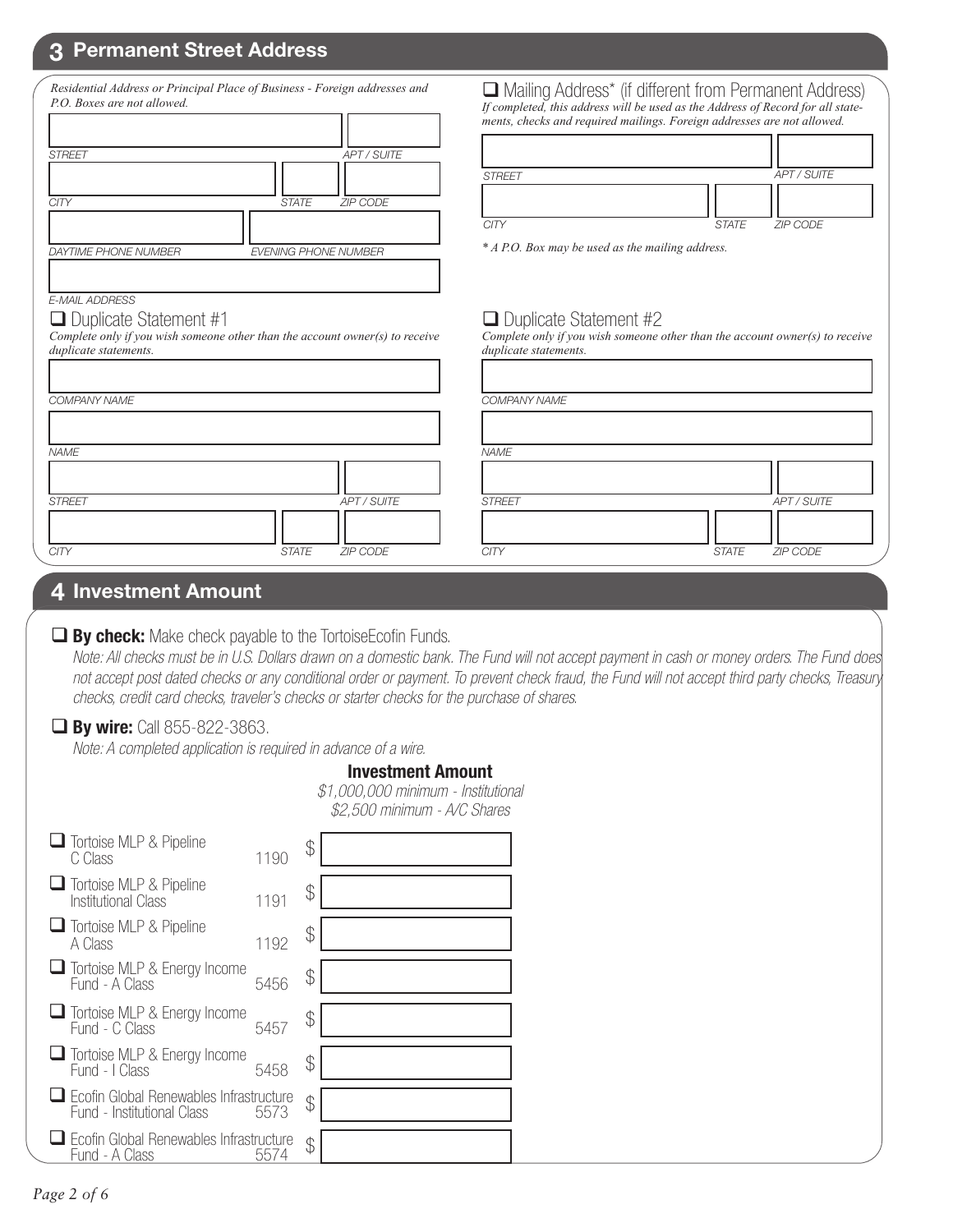| 4 Investment Amount continued                                      |      |    |  |
|--------------------------------------------------------------------|------|----|--|
| Ecofin Global Energy Transition<br>Fund - Institutional Class      | 5678 | \$ |  |
| Ecofin Global Energy Transition<br>Fund - A Class                  | 5679 |    |  |
| $\Box$ Ecofin Sustainable Water Fund<br>A Class                    | 5732 |    |  |
| $\Box$ Ecofin Sustainable Water Fund<br><b>Institutional Class</b> | 5733 |    |  |

# **5 Automatic Investment Plan (AIP)**

*Your signed Application must be received up to 7 business days prior to initial transaction.*

If you choose this option, funds will be automatically transferred from your bank account. Please attach a voided check or savings

|                                                                              |      |                        | deposit slip to Section 9 of this application. We are unable to debit mutual fund or pass-through ("for further credit") accounts. |                      |
|------------------------------------------------------------------------------|------|------------------------|------------------------------------------------------------------------------------------------------------------------------------|----------------------|
| <b>Draw money for my AIP (check one):</b> $\Box$ Monthly $\Box$ Quarterly    |      |                        | If no option is selected, the frequency will default to monthly.                                                                   |                      |
| \$100 minimum                                                                |      |                        |                                                                                                                                    |                      |
| Tortoise MLP & Pipeline<br>C Class                                           | 1190 |                        |                                                                                                                                    |                      |
| <b>Tortoise MLP &amp; Pipeline</b><br><b>Institutional Class</b>             | 1191 | <b>AMOUNT PER DRAW</b> | <b>AIP START MONTH</b>                                                                                                             | <b>AIP START DAY</b> |
|                                                                              |      | <b>AMOUNT PER DRAW</b> | <b>AIP START MONTH</b>                                                                                                             | AIP START DAY        |
| Tortoise MLP & Pipeline<br>A Class                                           | 1192 |                        |                                                                                                                                    |                      |
|                                                                              |      | AMOUNT PER DRAW        | <b>AIP START MONTH</b>                                                                                                             | <b>AIP START DAY</b> |
| Tortoise MLP & Energy Income                                                 |      |                        |                                                                                                                                    |                      |
| Fund - A Class                                                               | 5456 | <b>AMOUNT PER DRAW</b> | <b>AIP START MONTH</b>                                                                                                             | <b>AIP START DAY</b> |
| Tortoise MLP & Energy Income<br>Fund - C Class                               | 5457 |                        |                                                                                                                                    |                      |
|                                                                              |      | <b>AMOUNT PER DRAW</b> | <b>AIP START MONTH</b>                                                                                                             | AIP START DAY        |
| Tortoise MLP & Energy Income<br>Fund - I Class                               | 5458 |                        |                                                                                                                                    |                      |
|                                                                              |      | AMOUNT PER DRAW        | <b>AIP START MONTH</b>                                                                                                             | AIP START DAY        |
| $\Box$ Ecofin Global Renewables Infrastructure<br>Fund - Institutional Class | 5573 |                        |                                                                                                                                    |                      |
|                                                                              |      | AMOUNT PER DRAW        | <b>AIP START MONTH</b>                                                                                                             | AIP START DAY        |
| $\Box$ Ecofin Global Renewables Infrastructure<br>Fund - A Class             | 5574 |                        |                                                                                                                                    |                      |
|                                                                              |      | <b>AMOUNT PER DRAW</b> | <b>AIP START MONTH</b>                                                                                                             | <b>AIP START DAY</b> |
| Ecofin Global Energy Transition<br>Fund - Institutional Class                | 5678 |                        |                                                                                                                                    |                      |
|                                                                              |      | <b>AMOUNT PER DRAW</b> | <b>AIP START MONTH</b>                                                                                                             | <b>AIP START DAY</b> |
| $\Box$ Ecofin Global Energy Transition<br>Fund - A Class                     | 5679 |                        |                                                                                                                                    |                      |
|                                                                              |      | <b>AMOUNT PER DRAW</b> | <b>AIP START MONTH</b>                                                                                                             | <b>AIP START DAY</b> |
| $\Box$ Ecofin Sustainable Water Fund<br>A Class                              | 5732 |                        |                                                                                                                                    |                      |
|                                                                              |      | <b>AMOUNT PER DRAW</b> | AIP START MONTH                                                                                                                    | <b>AIP START DAY</b> |
| Ecofin Sustainable Water Fund<br><b>Institutional Class</b>                  | 5733 |                        |                                                                                                                                    |                      |
|                                                                              |      | AMOUNT PER DRAW        | <b>AIP START MONTH</b>                                                                                                             | AIP START DAY        |

#### *Please keep in mind that:*

• There is a fee if the automatic purchase cannot be made (assessed by redeeming shares from your account).

• Participation in the plan will be terminated upon redemption of all shares.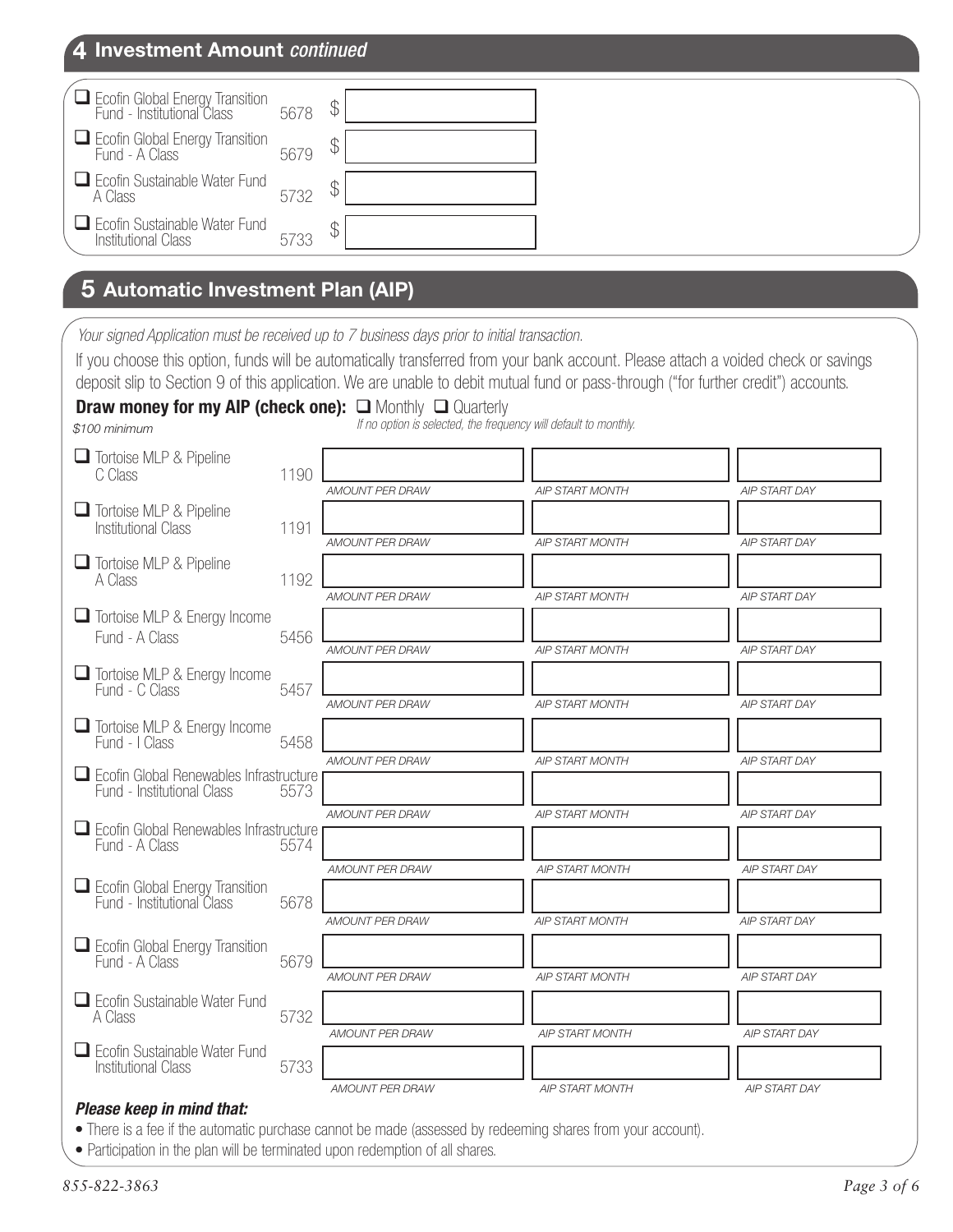### **6 Letter of Intent**

□ I agree to the terms of the Letter of Intent set forth in the prospectus. Although I am not obligated to do so, it is my intention to invest over a 13-month period in shares of the TortoiseEcofin Funds on which a sales load has been paid an aggregate amount equal to at least:

 $\Box$  \$50,000  $\Box$  \$100,000  $\Box$  \$250,000  $\Box$  \$500,000  $\Box$  \$1,000,000

### **7 Right of Accumulation**

A reduced sales load applies to any purchase of the TortoiseEcofin Funds shares, sold with a sales load, where an investor's thencurrent investment is \$50,000 or more. If you have additional TortoiseEcofin Funds accounts, please list them here:

Existing Account Number(s):

# **8 Telephone Options**

*Should you wish to add the options at a later date, a signature guarantee may be required. Please refer to the prospectus or call our shareholder services department for more information.*

You have the ability to make telephone purchases\*, redemptions or exchanges per the prospectus by checking the box below. See the prospectus for minimum and maximum amounts.

*\* You must provide bank instructions and a voided check or savings deposit slip in Section 9.* 

#### **I accept telephone transaction privileges.**

### **9 Bank Information**

| If you selected any options<br>which require banking<br>information, please<br>attach a voided check or<br>preprinted savings deposit<br>slip. We are unable to debit<br>or credit mutual fund, or<br>pass-through ("for further<br>credit") accounts. Please<br>contact your financial<br>institution to determine<br>if it participates in the<br>Automated Clearing House<br>System (ACH). | John Doe<br>Jane Doe<br>123 Main St.<br>Anytown, USA 12345<br>Pay to the order of<br>Mern<br>0.12345906780 = 0.1234567856789. |  |  |
|-----------------------------------------------------------------------------------------------------------------------------------------------------------------------------------------------------------------------------------------------------------------------------------------------------------------------------------------------------------------------------------------------|-------------------------------------------------------------------------------------------------------------------------------|--|--|
|-----------------------------------------------------------------------------------------------------------------------------------------------------------------------------------------------------------------------------------------------------------------------------------------------------------------------------------------------------------------------------------------------|-------------------------------------------------------------------------------------------------------------------------------|--|--|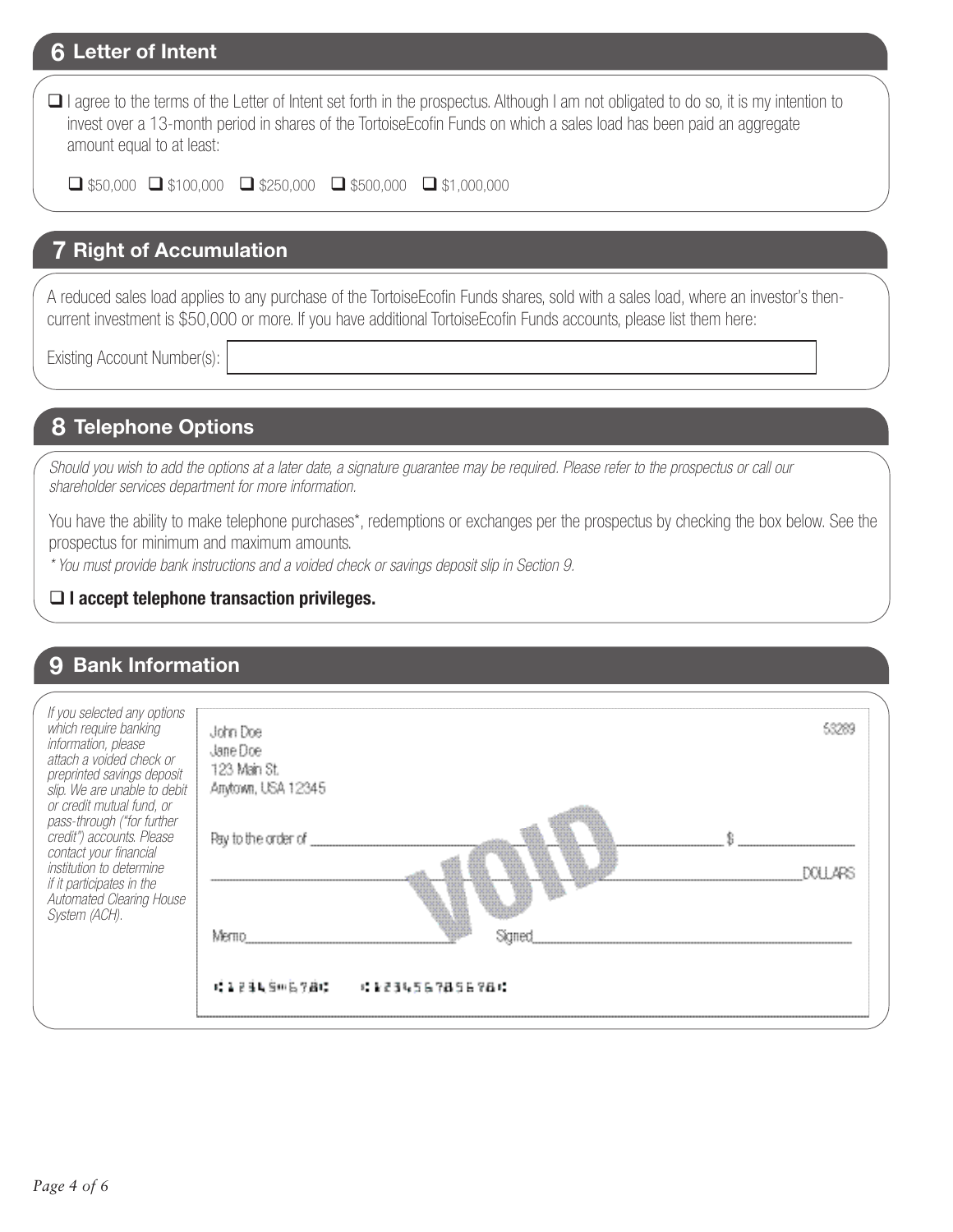| <b>Primary</b>                                                                                                                                                                                                                                            |                   |                                      |   |
|-----------------------------------------------------------------------------------------------------------------------------------------------------------------------------------------------------------------------------------------------------------|-------------------|--------------------------------------|---|
|                                                                                                                                                                                                                                                           | $\Box$ Spouse     |                                      |   |
| <b>NAME</b>                                                                                                                                                                                                                                               | □ Non Spouse      | SOCIAL SECURITY NUMBER DATE OF BIRTH | % |
|                                                                                                                                                                                                                                                           |                   |                                      |   |
|                                                                                                                                                                                                                                                           | $\Box$ Spouse     |                                      |   |
| <b>NAME</b>                                                                                                                                                                                                                                               | □ Non Spouse      | SOCIAL SECURITY NUMBER DATE OF BIRTH | % |
|                                                                                                                                                                                                                                                           | $\Box$ Spouse     |                                      |   |
|                                                                                                                                                                                                                                                           | $\Box$ Non Spouse |                                      |   |
| <b>NAME</b>                                                                                                                                                                                                                                               |                   | SOCIAL SECURITY NUMBER DATE OF BIRTH | % |
| <b>Secondary</b>                                                                                                                                                                                                                                          |                   |                                      |   |
|                                                                                                                                                                                                                                                           | $\Box$ Spouse     |                                      |   |
|                                                                                                                                                                                                                                                           | $\Box$ Non Spouse |                                      |   |
| <b>NAME</b>                                                                                                                                                                                                                                               |                   | SOCIAL SECURITY NUMBER DATE OF BIRTH | % |
|                                                                                                                                                                                                                                                           | $\Box$ Spouse     |                                      |   |
| <b>NAME</b>                                                                                                                                                                                                                                               | $\Box$ Non Spouse | SOCIAL SECURITY NUMBER DATE OF BIRTH | % |
|                                                                                                                                                                                                                                                           | $\Box$ Spouse     |                                      |   |
|                                                                                                                                                                                                                                                           | $\Box$ Non Spouse |                                      |   |
| <b>NAME</b>                                                                                                                                                                                                                                               |                   | SOCIAL SECURITY NUMBER DATE OF BIRTH | % |
| Spousal Consent: If you name someone other than or in addition to your spouse as primary beneficiary and reside in a community or marital property state,<br>including AZ, CA, ID, LA, NV, NM, TX, WA, and WI, your spouse must consent by signing below. |                   |                                      |   |
|                                                                                                                                                                                                                                                           |                   |                                      |   |
| χ                                                                                                                                                                                                                                                         |                   |                                      |   |
| <b>SIGNATURE OF SPOUSE</b>                                                                                                                                                                                                                                |                   | DATE                                 |   |

# **11 Signature**

I have read and understand the Disclosure Statement and Custodial Account Agreement. I adopt the TortoiseEcofin Funds Custodial Account Agreement, as it may be revised from time to time, and appoint the Custodian or its agent to perform those functions and appropriate administrative services specified. I have received and understand the prospectus for the TortoiseEcofin Funds (the "Fund"). I understand the Fund's objectives and policies and agree to be bound by the terms of the prospectus. Before I request an exchange, I will obtain the current prospectus for each Fund. I acknowledge and consent to the householding (i.e., consolidation of mailings) of regulatory documents such as prospectuses, shareholder reports, proxy statements, and other similar documents. I may contact the Fund to revoke my consent. I agree to notify the Fund of any errors or discrepancies within 45 days after the date of the statement confirming a transaction. The statement will be deemed to be correct, and the Fund and its transfer agent shall not be liable, if I fail to notify the Fund within such time period. I certify that I am of legal age and have the legal capacity to make this purchase. [If the Grantor is a minor under the laws of the Grantor's state of residence, a parent or guardian must sign the IRA Application (i.e., "Sally Doe, parent of Jane Doe"). Until the Grantor reaches the age of majority, the parent or guardian will exercise the duties of the Grantor. (If not a parent, the guardian must provide a copy of the letters of appointment.)]

If I am opening a Traditional IRA with a distribution from an employer-sponsored retirement plan, I elect to treat the distribution as a partial or total distribution and certify that the distribution qualifies as a rollover contribution. I understand that the fees relating to my account may be collected by redeeming sufficient shares. The custodian may change the fee schedule at any time.

I understand that my mutual fund account assets may be transferred to my state of residence if no activity occurs within my account during the inactivity period specified in my State's abandoned property laws.

The Fund, its transfer agent, and any of their respective agents or affiliates will not be responsible for banking system delays beyond their control. By completing the banking sections of this application, I authorize my bank to honor all entries to my bank account initiated through U.S. Bank, N.A., on behalf of the applicable Fund. The Fund, its transfer agent, and any of their respective agents or affiliates will not be liable for acting upon instructions believed to be genuine and in accordance with the procedures described in the prospectus or the rules of the Automated Clearing House. When AIP or Telephone Purchase transactions are presented, sufficient funds must be in my account to pay them. I agree that my bank's treatment and rights to respect each entry shall be the same as if it were signed by me personally. I agree that if any such entries are not honored with good or sufficient cause, my bank shall be under no liability whatsoever. I further agree that any such authorization, unless previously terminated by my bank in writing, is to remain in effect until the Fund's transfer agent receives and has had reasonable amount of time to act upon a written notice of revocation.

| TOGOOTIGDIO GITTOGITE OF BITTO TO GOE GIOUT OF WITHOUT HOBOO OF FOVOOGIOTI. |                   |
|-----------------------------------------------------------------------------|-------------------|
|                                                                             |                   |
| DEPOSITOR / LEGALLY RESPONSIBLE INDIVIDUAL'S SIGNATURE                      | DATE (MM/DD/YYYY) |
| Appointment as Custodian accepted:<br>U.S. BANK, N.A.                       |                   |

Newboyn